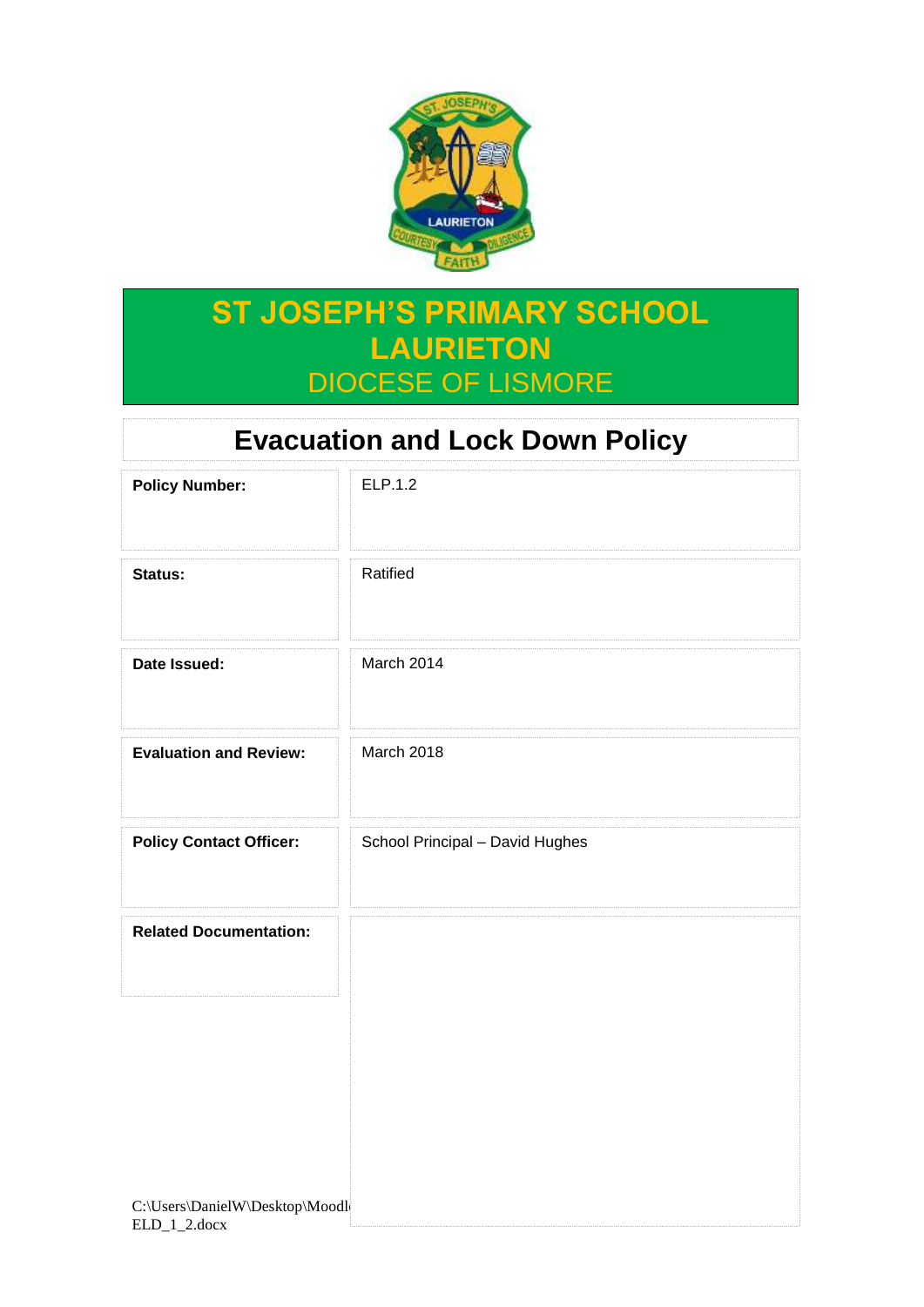## **Rationale:**

As we live in an age of uncertainty and rapid growth of domestic, local and international aggression/violence, St Joseph's Catholic Primary school aims to provide a friendly, caring, safe, learning environment for students, staff, parents, parish and the local community.

### **Scope:**

St Joseph's Catholic Primary School Lock Down Policy aims to ensure that all students, staff, parents and visitors remain in a safe and secure location in the event of a possible personal/school threat or critical incident and that exposure to danger and possible risk of harm are minimised.

#### **Principles:**

## **IMPLEMENTATION**

A Lock Down situation is hopefully a very rare event in a school but such critical incidents can occur, thus we do need to be prepared.

Examples of such critical incidents could include

- Death of a person on school property during school hours
- Students and/or staff being taken hostage
- Siege of school property and/or buildings
- A disaster in the local community
- Unusual or unwarranted media attention
- Aggressive and/or malicious trespass of people on school grounds
- Any other behaviour which could indicate a potential Lock Down situation

#### **INITIAL NOTIFICATION**

In the event of a critical incident requiring 'Lock Down', the person witnessing the incident must try to notify the school office to raise the alarm. Normally by using the internal phone system dial the Principal, Deputy Principal or Office in that order. Staff may use mobile phones to contact the school office (65599466).

The Office staff member receiving the incident call will notify the Principal or Assistant Principal. In the event that they are both out of the school, contact the REC or whoever has been left in charge by the principal are to be informed of the incident immediately.

The Principal and/or the person-in-charge at the time of the incident will determine the need for a 'Lock Down' and sound the appropriate warning.

#### **LOCK DOWN ALARM PROCEDURE**

- The school will be notified of a lockdown via the school phone paging system and external speakers. This can be activated from the main office, Principal's Office or Assistant Principal's Office. If the need for a lockdown is identified elsewhere in the school staff will need to call the office via the inter-room phone system so the alarm can be announced.
- *To activate the phone announcement system in the office requires the person to: Lift the receiver and press the "Page" button located third from the left on the top row. NB this will allow a warning to be made to all rooms via phone speaker and to outside areas. (Do not press the "Page EXT" button (second from left) as this only pages using the outside speakers).*

Once a Lockdown announcement has been made the teacher should say to the children in a

C:\Users\DanielW\Desktop\Moodle Assets Larp\WHS\Evacuation and Lock Down Policy ELD 1\_2.docx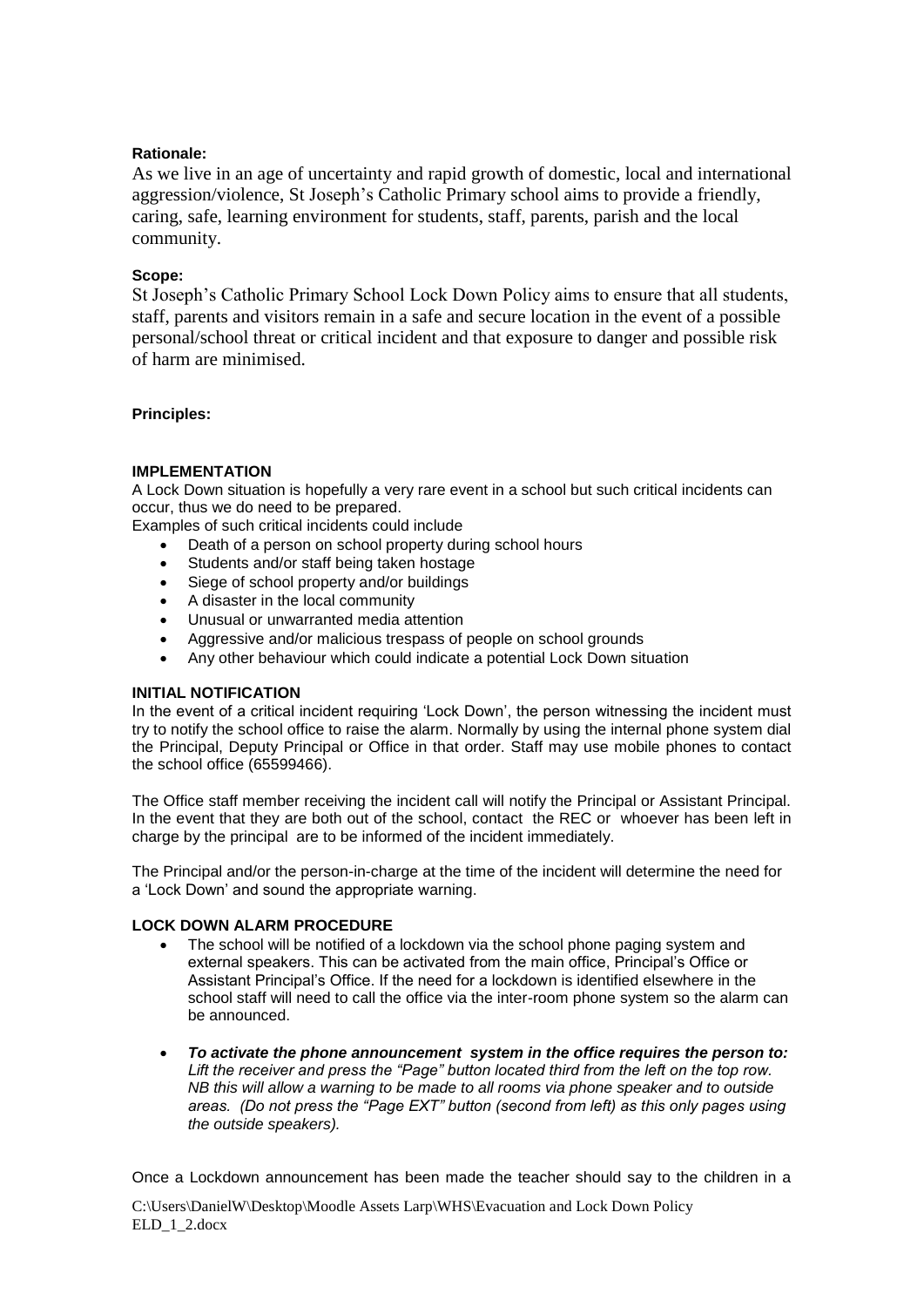#### *"This is a LOCK DOWN" "This is not a fire drill" "Everyone is to stay in the room, remain calm and quiet."*

#### **STUDENT & STAFF MOVEMENT**

**Students and Staff** will remain in their classroom / Computer Lab / Hall / Library and make safe efforts to close and lock the door and windows that could permit access into the room. All classroom lights are to be turned off and blinds pulled down. Students are to remain under their desks / down low, out of sight during this lockdown period.

Staff need to be mindful that children from other classrooms may seek sanctuary in their room.

If the 'Lock Down Alarm' is sounded **before school or during recess or lunchtime,** students are to move directly to their classroom as long as it is safe to do so. All staff are to move promptly to the playground areas and direct students to their classrooms, if it is safe to do so.

#### **RESPONSIBILITIES**

**Principal** to telephone Police or relevant support services and Lismore CEO and liaise/follow instructions as directed by these essential service organisations

**School Secretary** to telephone the Parish Presbytery and answer telephone communications

**Assistant Principal and any released staff** are to head to the front of the school to control pedestrian access and vehicular movement and to liaise with emergency services, only if it is safe to do so.

**Teachers** are to remain with their class and mark the roll immediately on a class list or take a digital device to mark the roll on Schoolworx. If students from another class seek refuge in any area other than their own classroom, staff should use the inter room phone system to notify their teacher of their location. Any absences will need to be reported to the School office staff if it is safe to do so.

**Teachers** are to close and lock the classroom door and instruct students to close and lock windows that could permit access to the room. Classroom lights are to be turned off and blinds pulled down. Student s are to be directed to move under their desks / down low out of sight during this period. To this purpose, staff will require their keys at all times.

**Students** are to remain under their desks / down low out of sight during their period and silent at all times. Should it be necessary to move out of rooms or away from the school, instructions will be communicated personally by the Principal or Assistant Principal.

**All staff / students / visitors** are to remain in the locked room until the 'ALL CLEAR' is give*n* 

**Children** who are outside the classroom at the time of the alarm should seek shelter in the nearest classroom. Children in the Hall need to go to the nearest classrooms, if it is safe to do so.

#### **ALL CLEAR SIGNAL**

- The 'ALL CLEAR' announcement will be communicated personally by the **Principal or Assistant Principal** only via the phone system
- Once the all clear signal is given everyone is to move in an orderly manner to the Hall. Line up in classes and sit silently.
- Teachers will mark digital rolls/class lists to see that everyone is accounted for and notify the Principal of any child who is missing.

#### **LOCK DOWN' FOLLOW-UP**

C:\Users\DanielW\Desktop\Moodle Assets Larp\WHS\Evacuation and Lock Down Policy ELD 1\_2.docx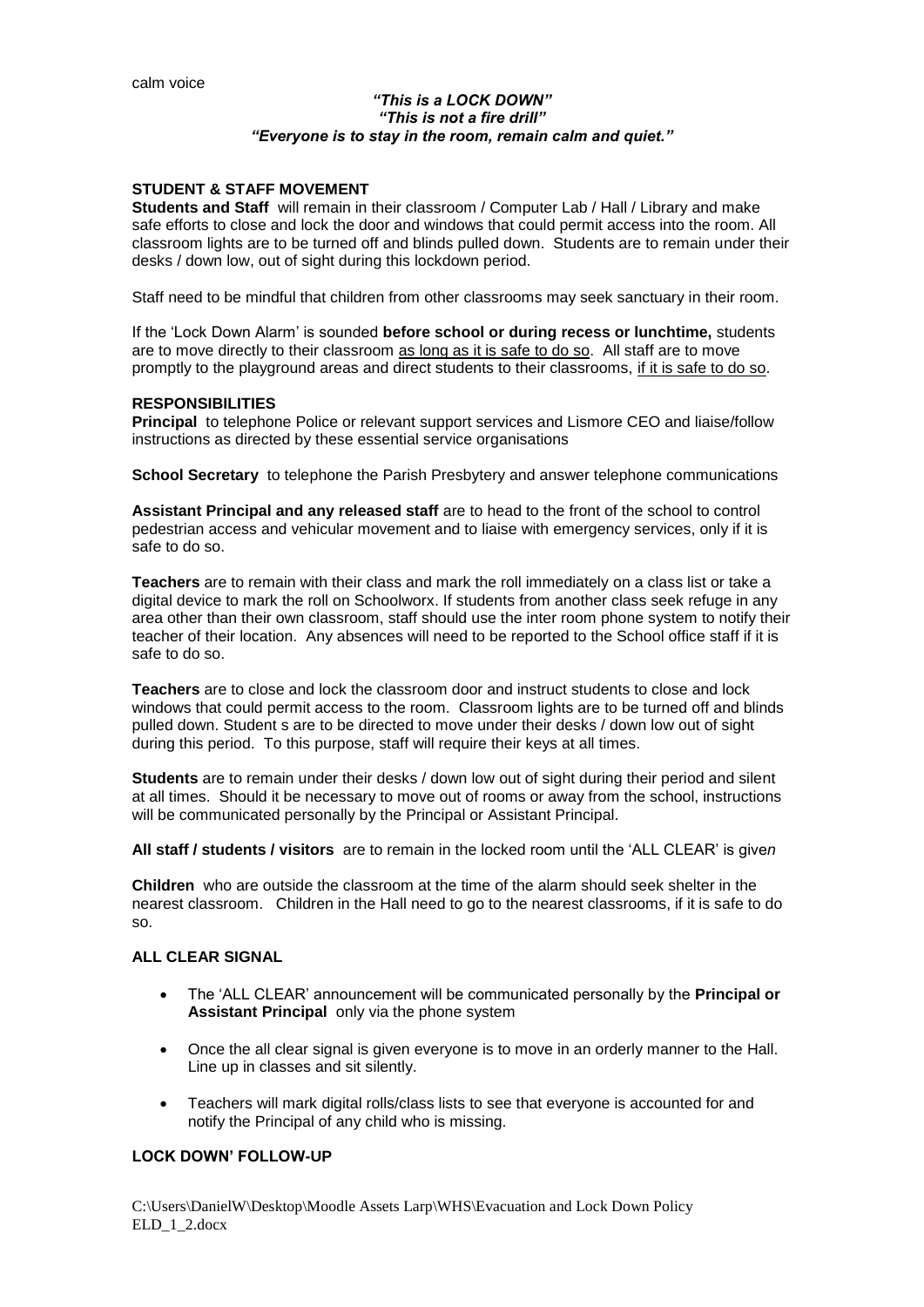# **SCHOOL EMERGENCY FIRE EVACUATION PROCEDURE**

1. Person who sights fire evacuates area immediately (close doors if safe to do so) and notifies office. Do not leave class –use class phone or send messenger if necessary.

Principal or his designate to ring fire brigade/emergency services.

2. Principal (or Executive staff on release) will announce evacuation over inter-classroom phone speaker, then ring school bell continuously.

3. On hearing this signal, teachers will collect the class roll and close all doors and windows in the classroom. The teacher will proceed with the class in an orderly manner to the School Hall, or in the event of fire in this area, to the designated area on the playground.

4. On arrival at the hall (or playground) the teacher must call the roll and report to Principal, Assistant principal or duty officer any children who are unaccounted for. Specialist Teachers and Teacher Assistants who work with small groups of children must return those children to their class teacher on arrival at the hall or playground.

The Year 6 teacher will check the student toilets nearest the sports room. The Year 2 teacher will check the toilets near the canteen and ask the canteen workers to move to the hall or playground.

The Kinder teacher will check the library.

The school secretary will check the staff toilets and sick bay and collect visitor sign-on sheets, back-up file server tapes and mobile phone. On